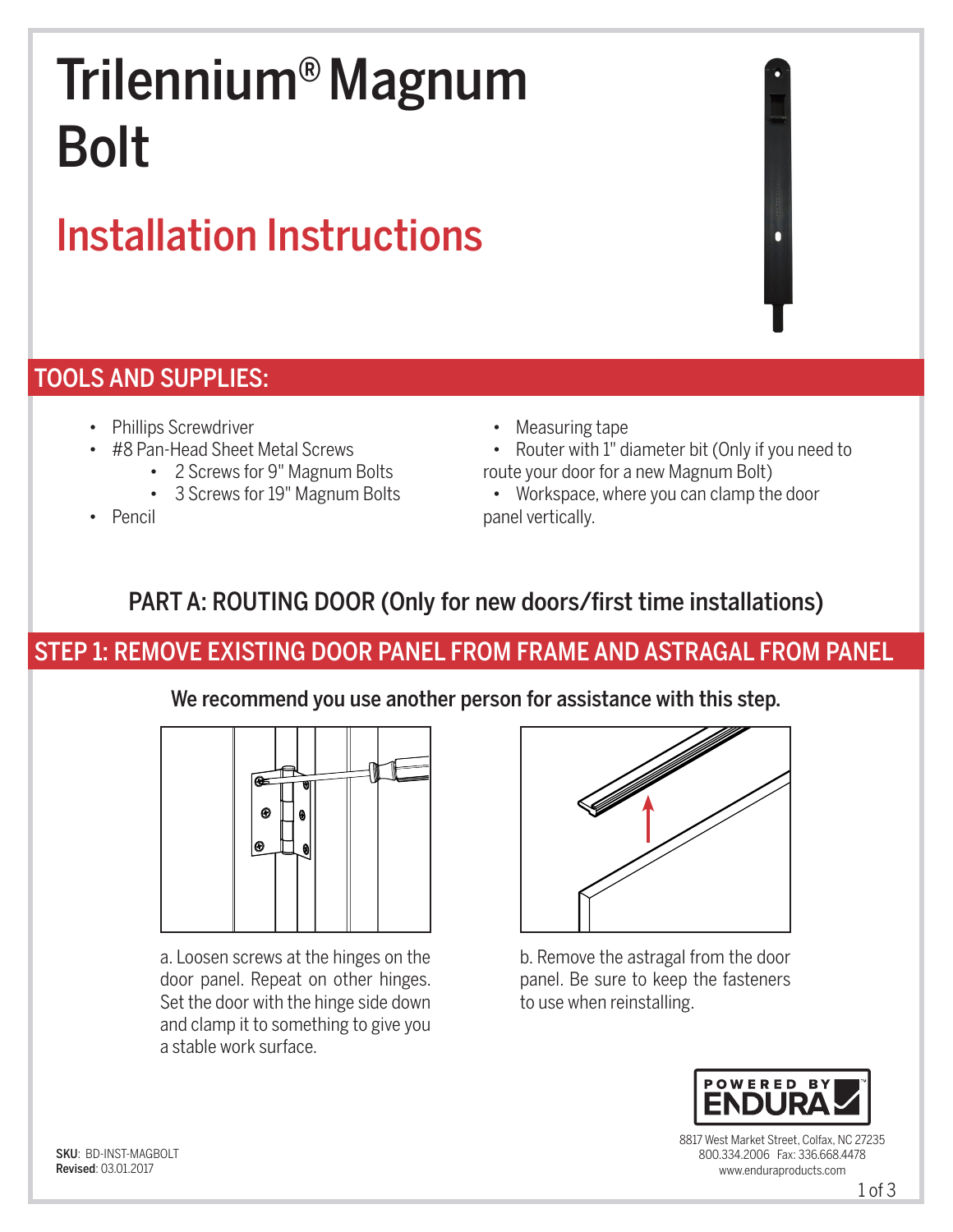#### STEP 2: DETERMINE LOCATION OF MAGNUM BOLT



a. Align the retracted Magnum Bolt with the top or bottom of the door panel, depending on your desired location.



b. Center the bolt along the width of the door and trace around the bolt.



c. Check that the traced outline is centered on the door and flush with the end.

#### STEP 3: CREATE 1/2" DEEP GROOVE IN DOOR



a. Use a router with a 1" diameter bit to create the groove within the lines you traced in the previous step.

FOR 9" MAGNUM BOLTS FOR 19" MAGNUM BOLTS



b. Drill two pilot holes into the door panel, using the dimensions shown above. Clean out the groove, removing all the shavings.

#### PART B: INSTALLING MAGNUM BOLT

#### STEP 4: INSTALL MAGNUM BOLT INTO GROOVE



a. Place the new Magnum Bolt into the groove.



b. Screw the Magnum Bolt into the panel securely.